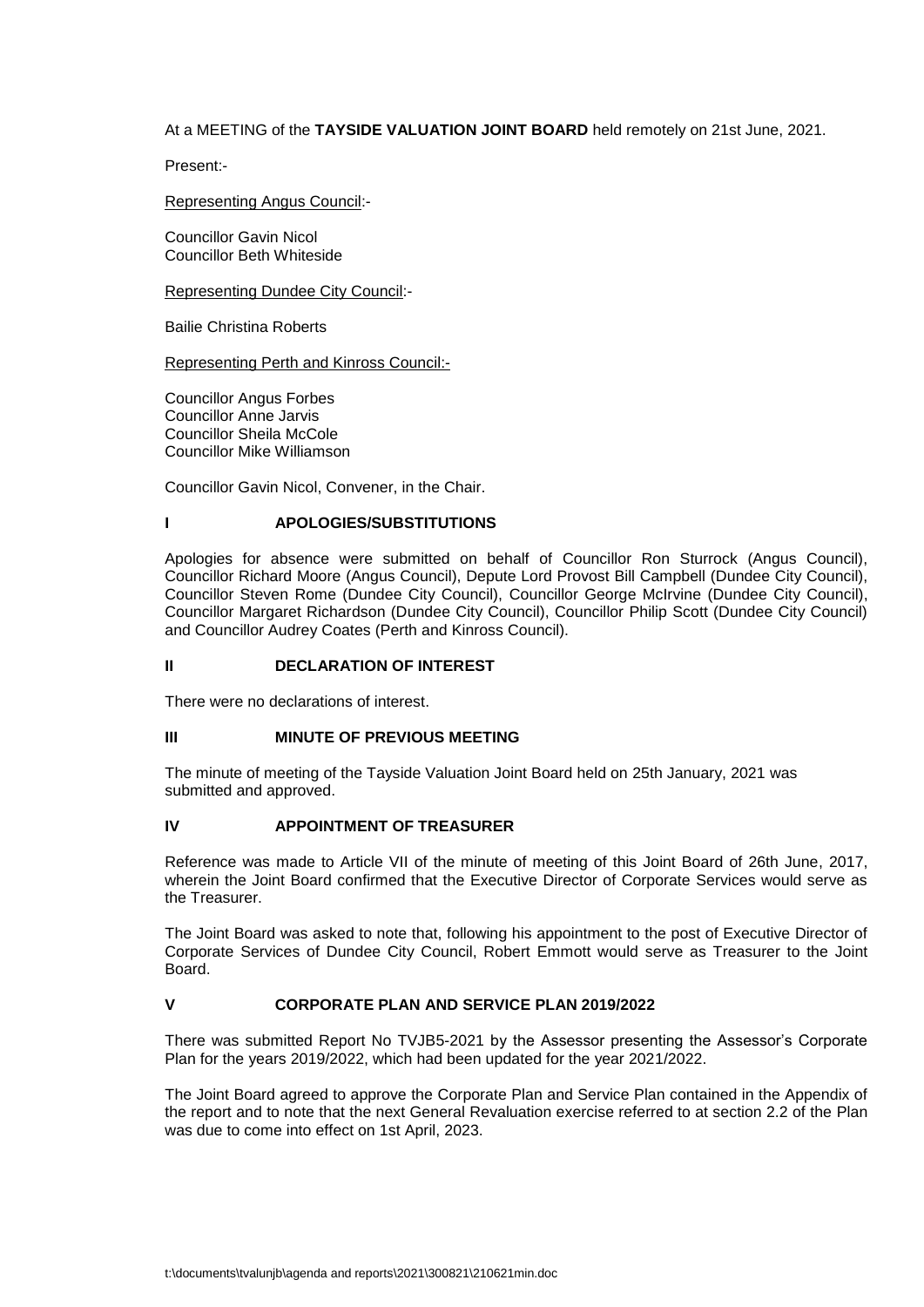## **VI RISK MANAGEMENT/BUSINESS CONTINUITY**

There was submitted Report No TVJB6-2021 by the Assessor presenting the Assessor's Annual Report on Risk Management and Business Continuity arrangements.

The Joint Board agreed to note the contents of the report together with its accompanying appendices.

# **VII MAINSTREAMING EQUALITY REPORT**

There was submitted Report No TVJB7-2021 by the Assessor presenting the draft Mainstreaming Equality Report reporting on progress made towards achieving equality outcomes.

The Joint Board agreed to note and approve the Mainstreaming Equality Report which was attached to the report as an Appendix.

## **VIII INTERNAL AUDIT**

There was submitted Report No TVJB8-2021 by the Assessor submitting the following Internal Audit Reports:-

- *●* Internal Audit Report 2021/03 Non Domestic Rates
- Internal Audit Report 2021/04 Compliance with Legislation
- *●* Internal Audit Report 2021/05 Follow-Up Reviews
- *●* Internal Audit Report 2021/06 Annual Report

The Joint Board agreed to note the contents of the report and the Audit Reports which were attached to the report as Appendices.

# **IX AUDIT SCOTLAND - ANNUAL AUDIT PLAN 2020/2021**

There was submitted Report No TVJB9-2021 by the Treasurer on the Joint Board External Auditor's Annual Audit Plan for the year ending 31st March, 2021 which was attached to the report as an Appendix.

The Joint Board agreed to note the content of the report and the External Auditor's Annual Audit Plan for the year ending 31st March, 2021 which was attached to the report as an Appendix.

# **X LOCAL CODE OF CORPORATE GOVERNANCE**

There was submitted Report No TVJB10-2021 by the Treasurer reviewing and updating the Joint Board's Local Code of Corporate Governance.

The Joint Board agreed:-

- (i) to approve the Review and updated Local Code of Corporate Governance as detailed in Appendix 1 of the report; and
- (ii) to approve the implementation of the improvements listed in Appendix 2 of the report.

# **XI ANNUAL GOVERNANCE STATEMENT FOR THE YEAR TO 31ST MARCH, 2021**

There was submitted Report No TVJB11-2021 by the Treasurer, submitting the Annual Governance Statement for approval and inclusion in the unaudited Annual Accounts for the year ended 31st March, 2021 which was also submitted to the Joint Board.